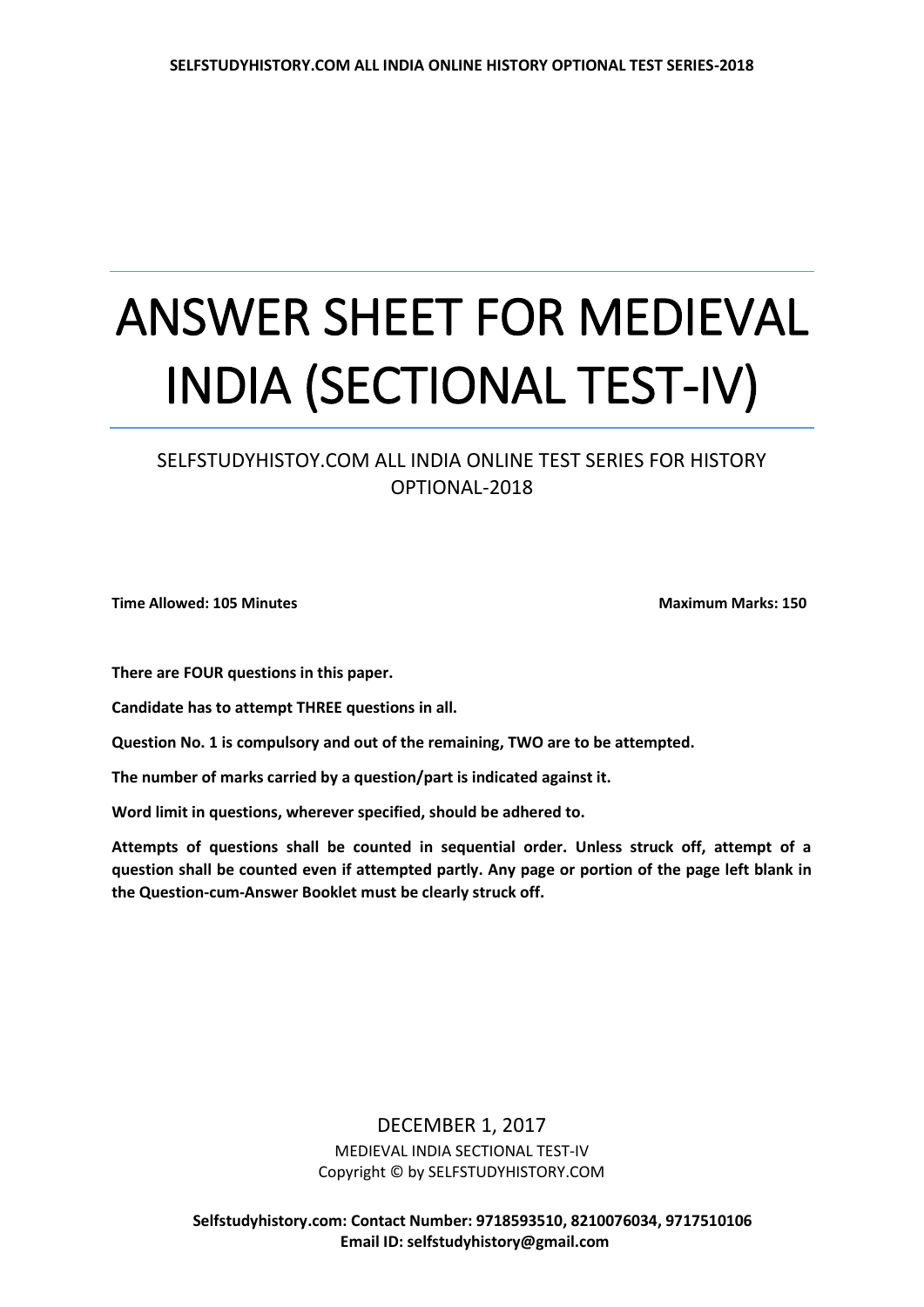## **SECTION A**

**Q.1 Answer the following in about 150 words each: 10x5=50**

**(a) "Baburmnama is not merely soldier's chronicle of marches and countermarches...they contain the personal impressions and acute reflections of a cultured man." Explain. [10 Marks]**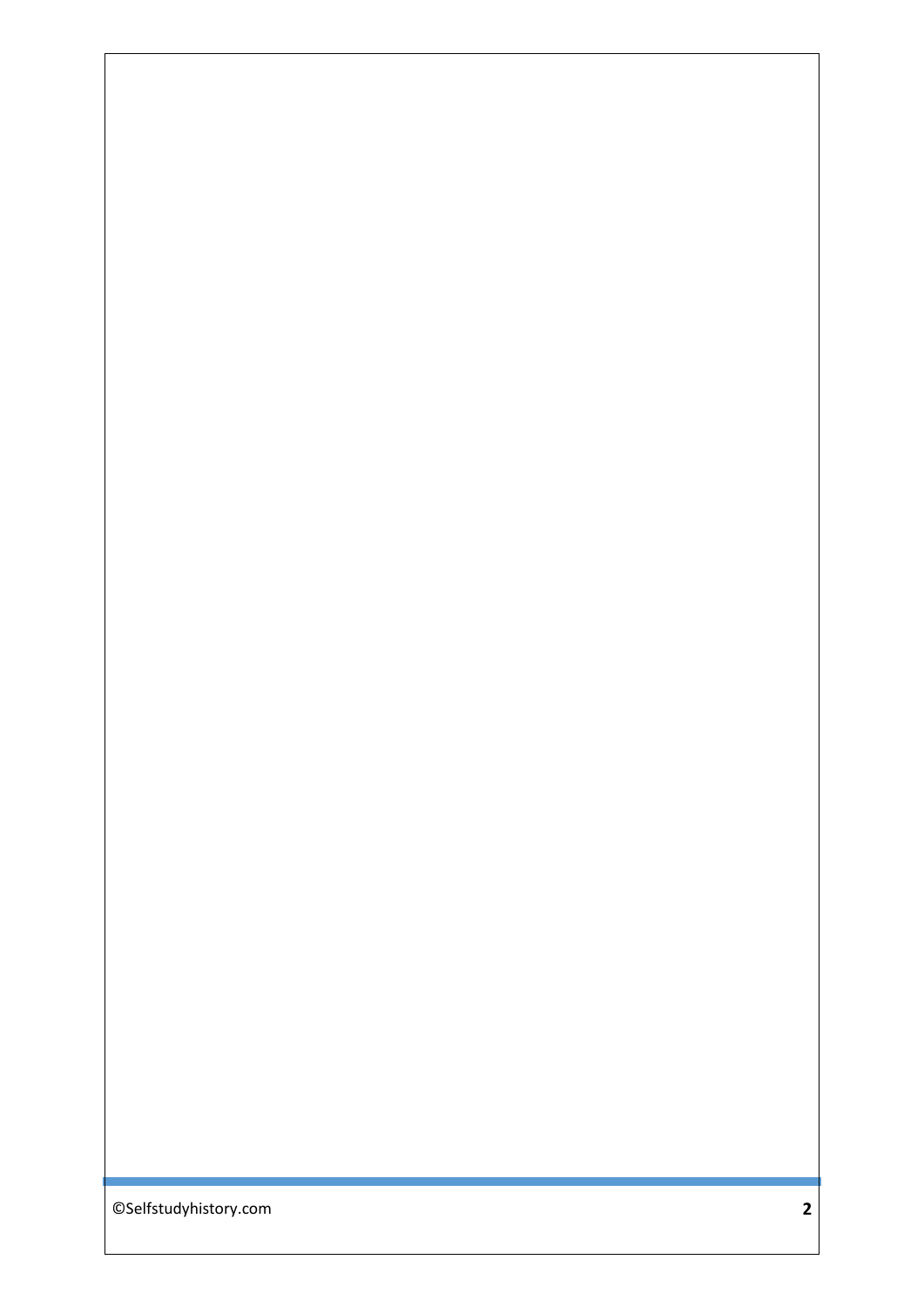**Q.1 (b) Delineate new features introduced in the Mughal architecture during the reign of Jahangir and Shahjahan with examples. [10 Marks]**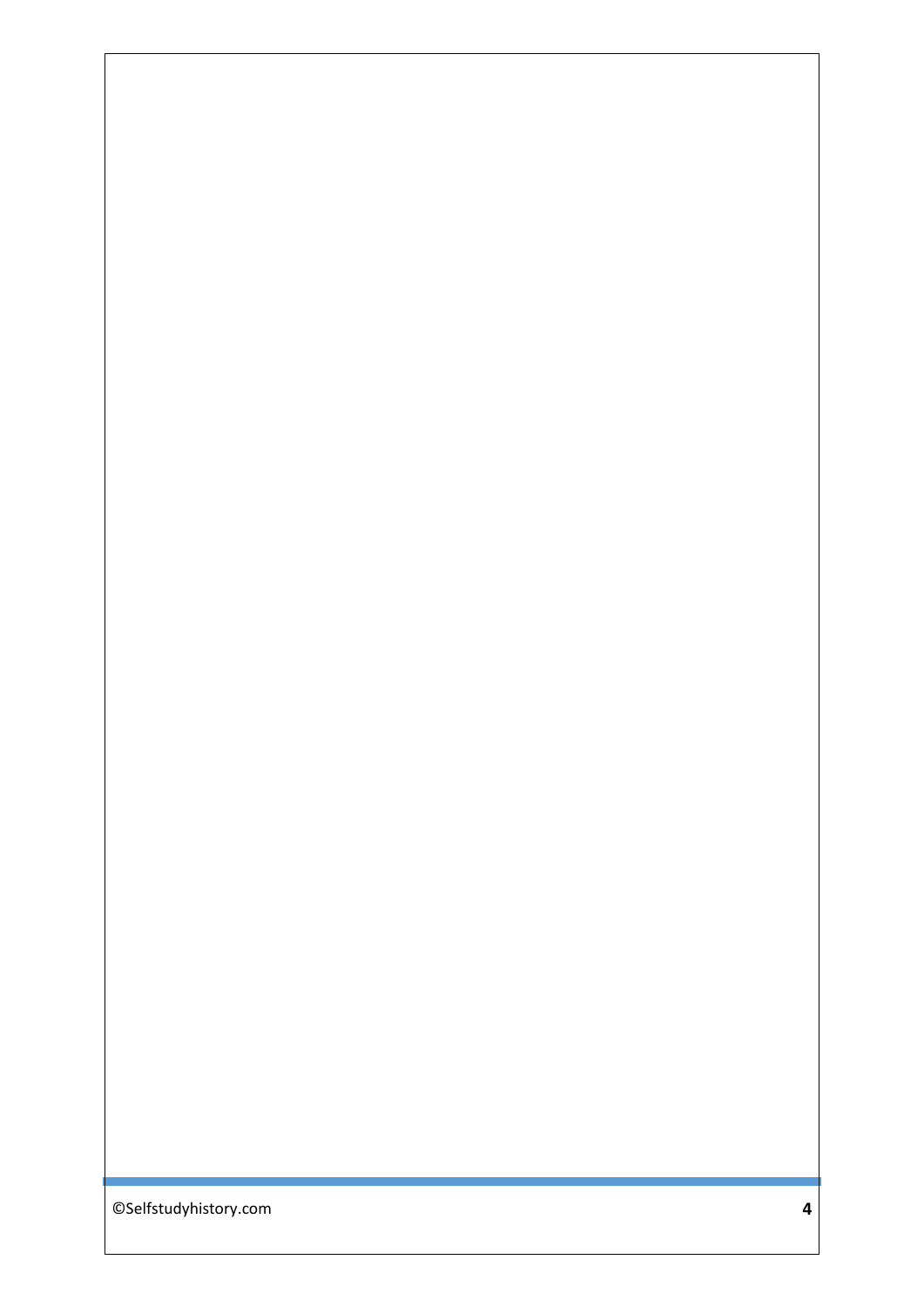**Q.1 (c) "The evolution of the Khalsa panth had background of persecution and struggle as well as changing nature of Guruship." Comment. [10 Marks]**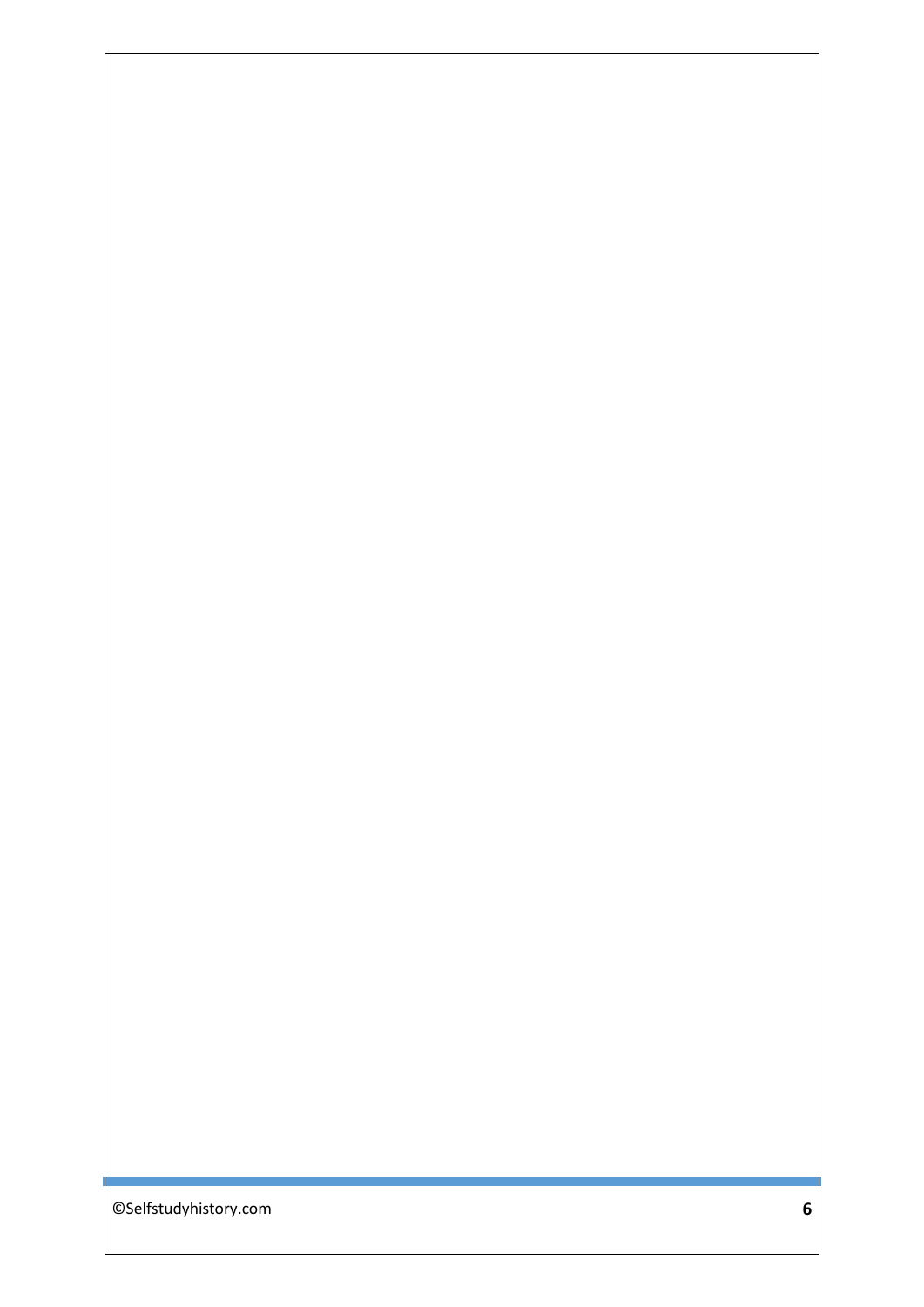**Q.1 (d) "Medieval Indian towns were merely as extension of villages." Comment. [10 Marks]**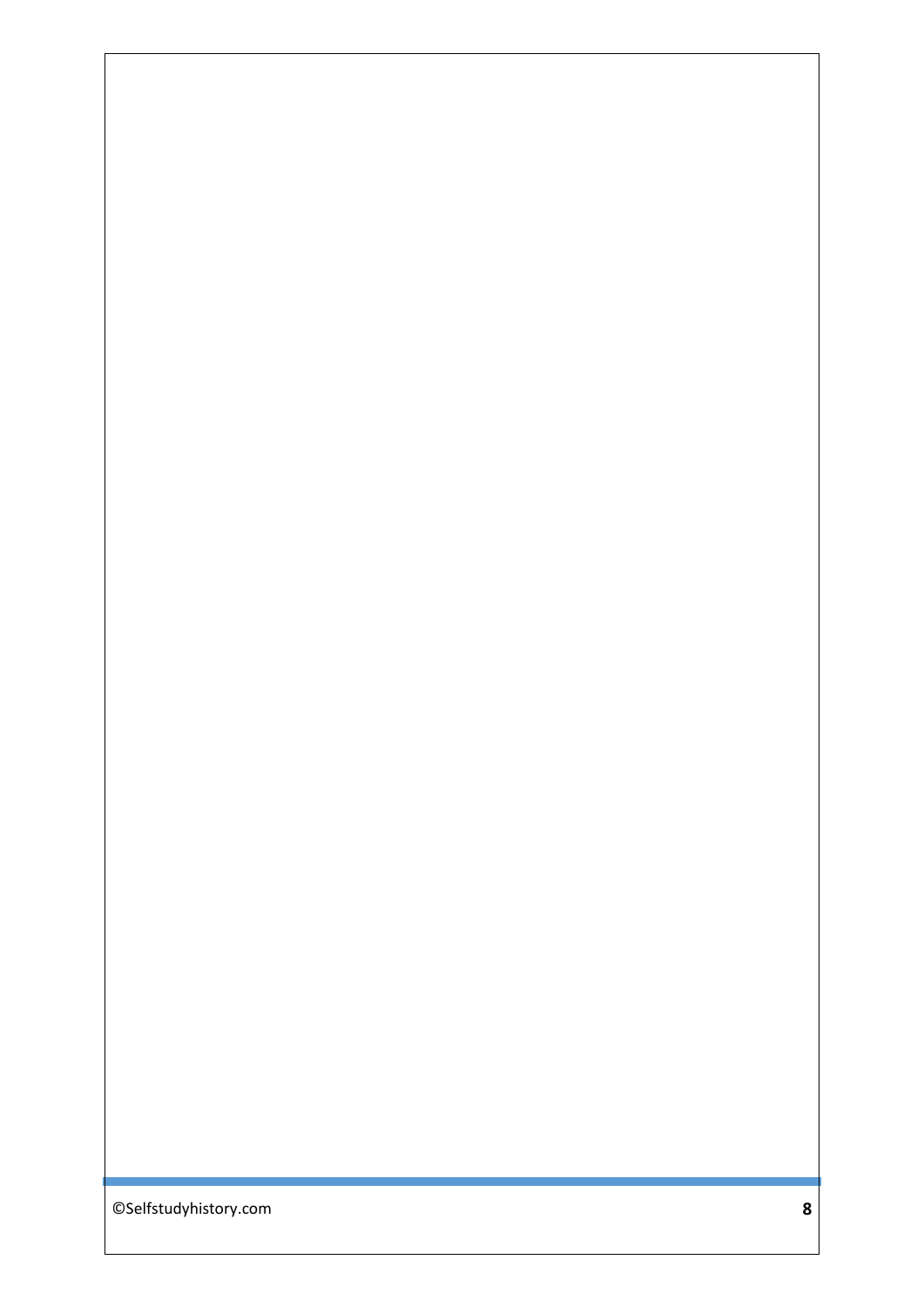**Q.1 (e) Trace the evolution of religious views of Akbar. [10 Marks]**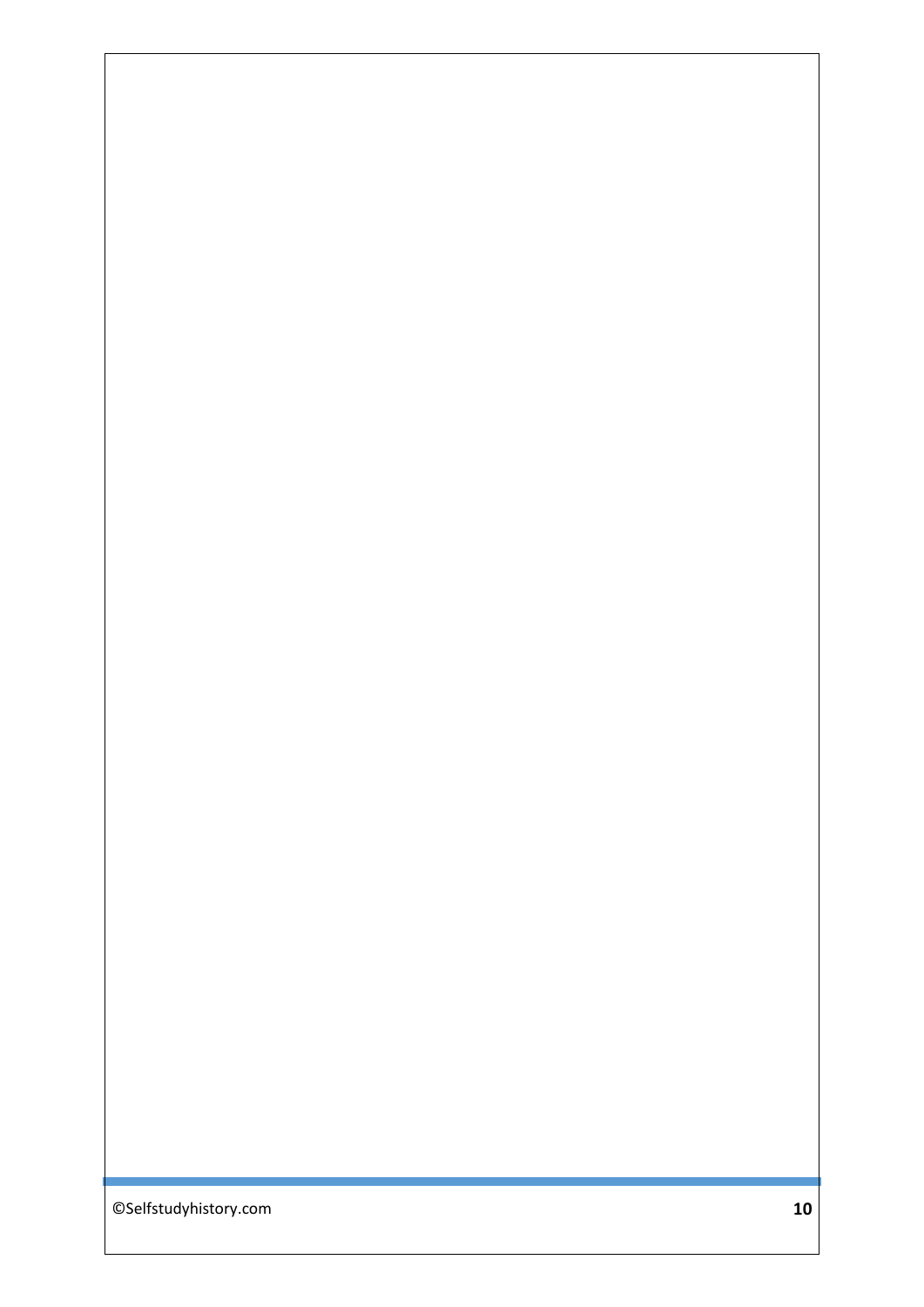**Q.2 (a) What were the main features of the Mansab and Jagir systems? Answer with special reference to the reign of Akbar. [20 Marks]**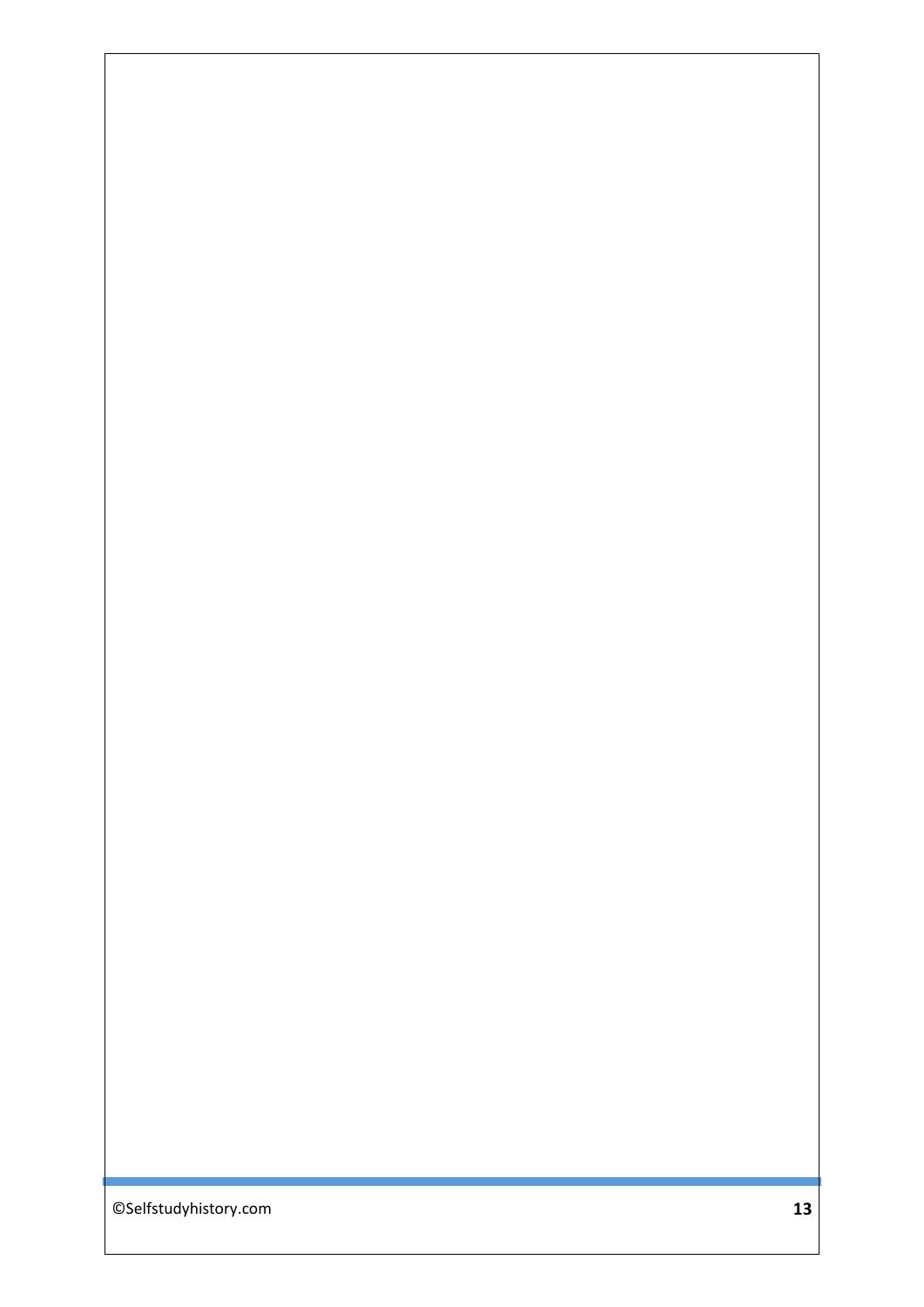**Q.2 (b) Give a brief account of Maratha fiscal and financial system in 18th Century. [15 Marks]**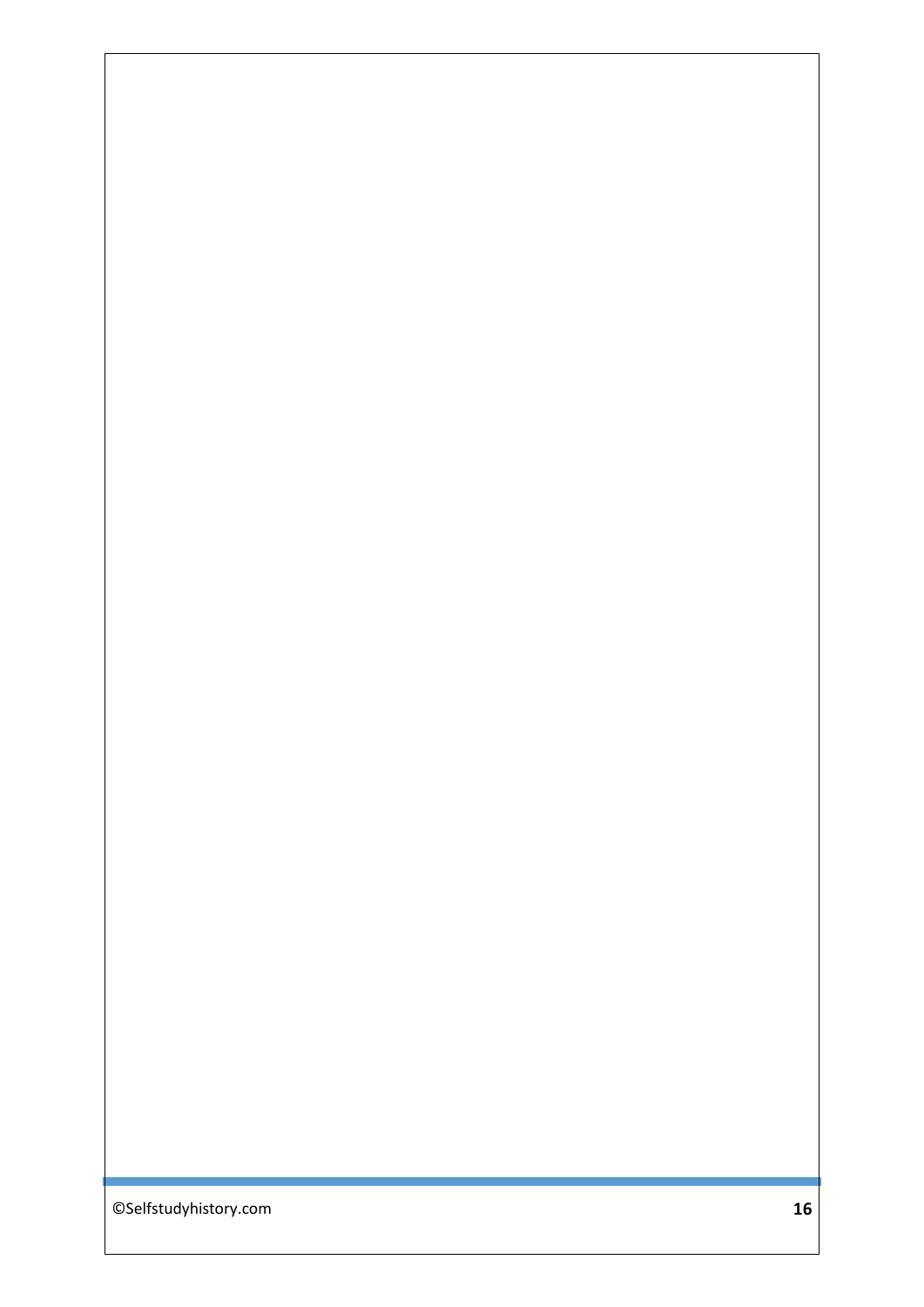**Q.2 (c) Several Mughal rulers patronised art of painting but it did not progress on a similar shows different lines rather shows different trends. Do you agree? [15 Marks]**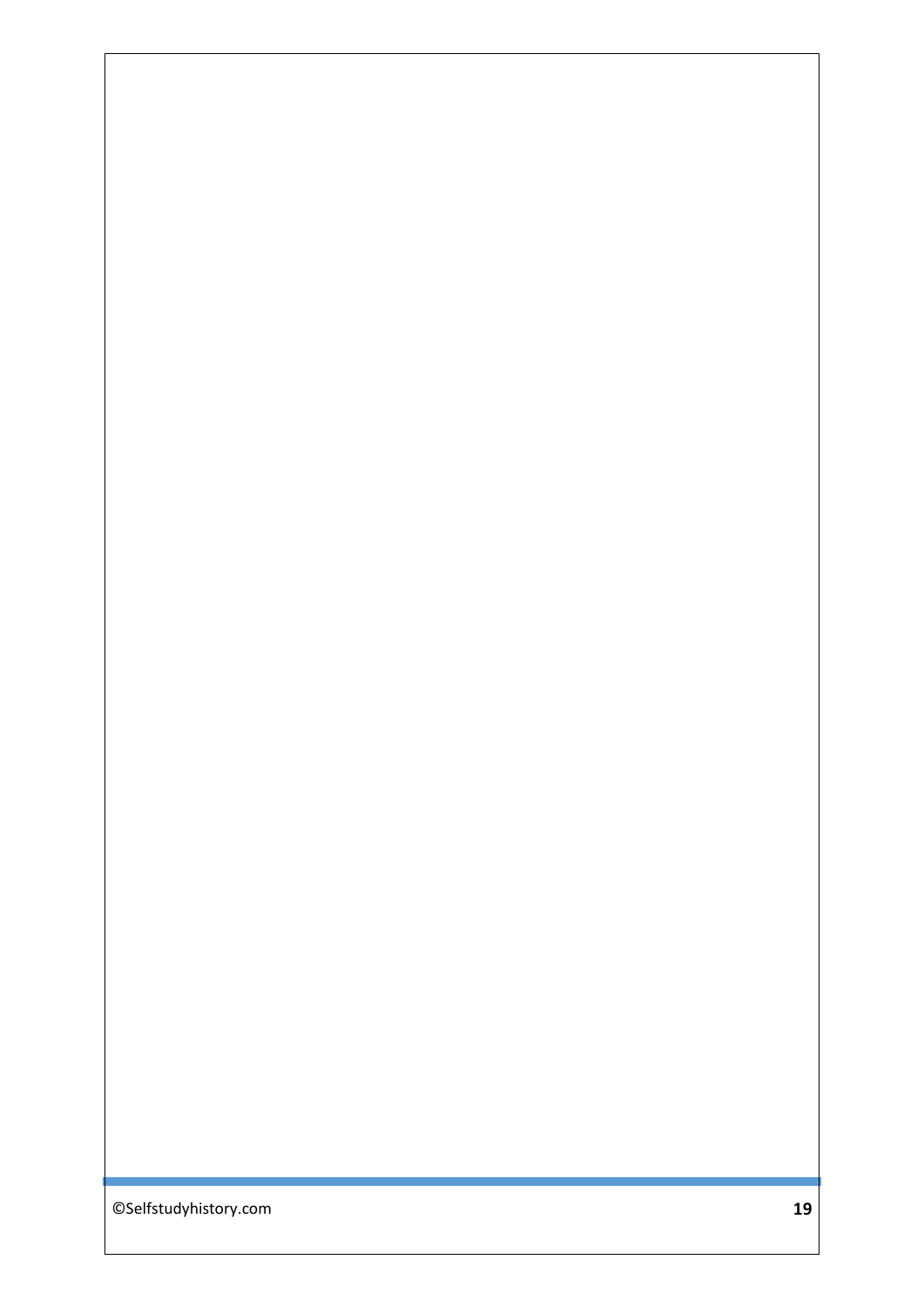**Q.3 (a) "Vijayanagara Empire saw a high level of development in Art, literature and culture". Discuss. [20 Marks]**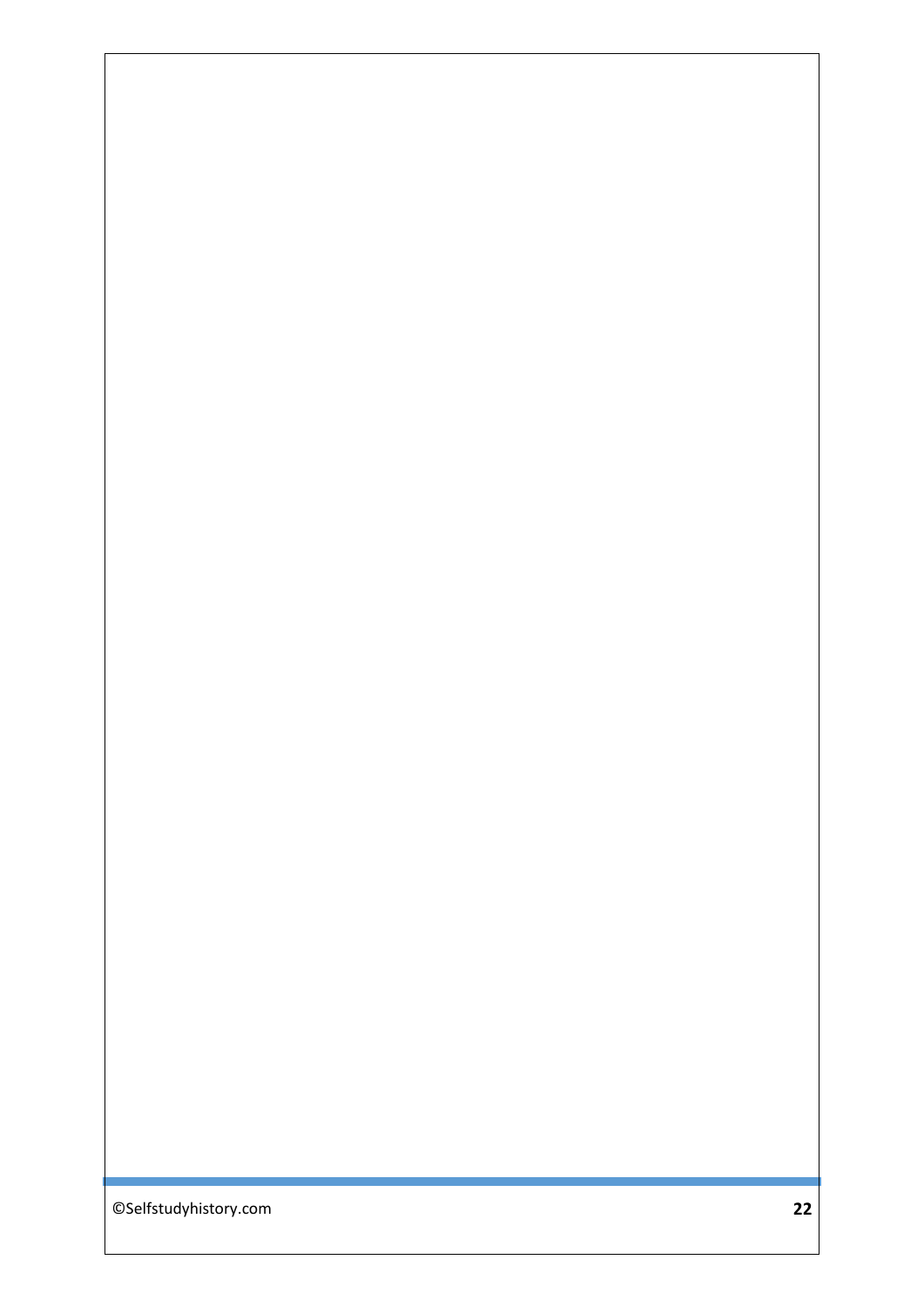**Q.3 (b) Delineate the relation between agrarian classes during Mughal India. How the disturbance of the tripolar relationship between jagirdar, zamindar and peasant caused the decline of the Mughal Empire in 18th century. [15 Marks]**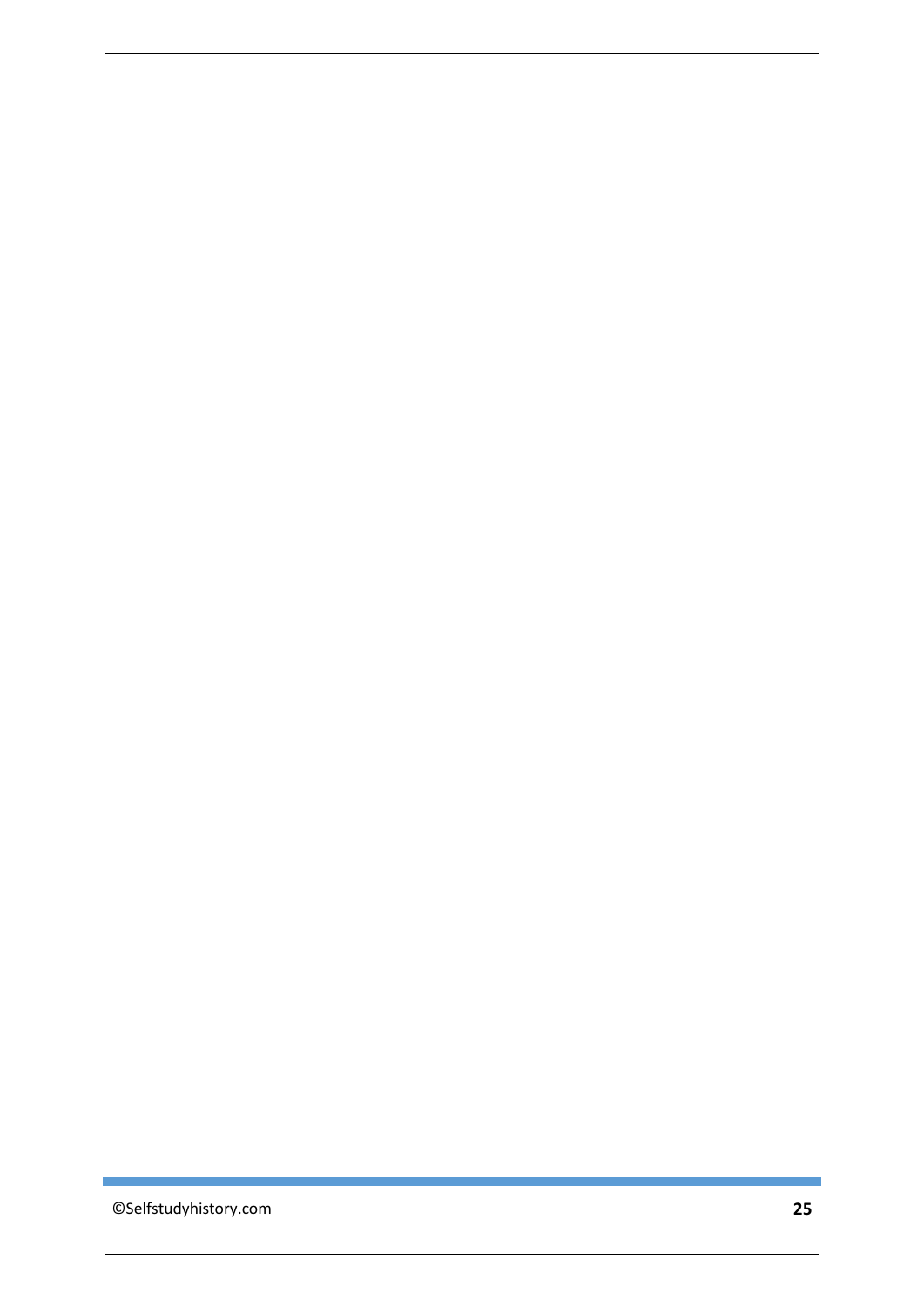**Q.3 (c) Was there any potentiality of emergence of capitalism in Mughal India along the lines of what happened in Europe? Discuss. [15 Marks]**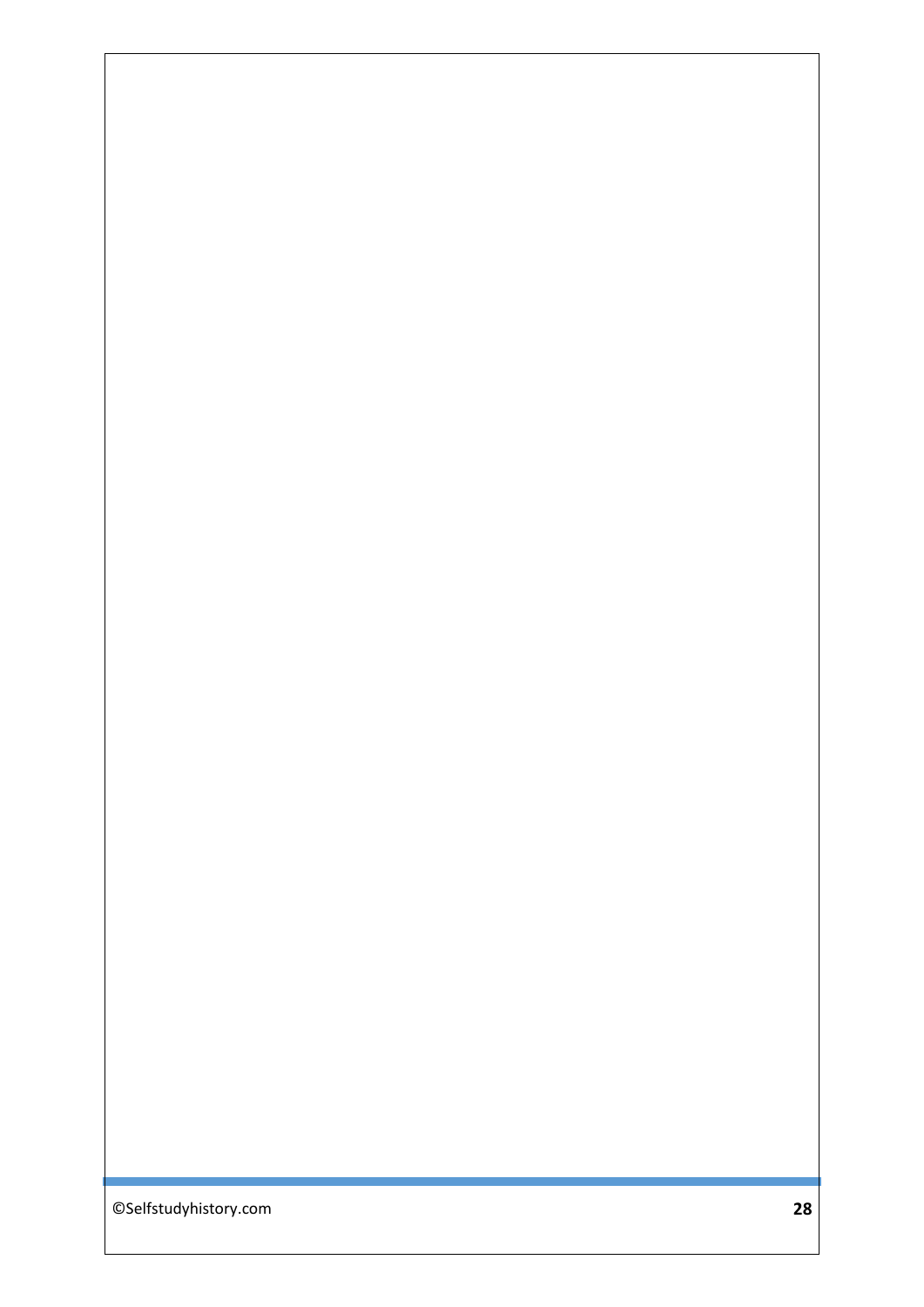**Q.4 (a) "The Empire built by Akbar by enlisting the support of the Rajputs was destroyed by Aurangzeb by alienating the Rajputs." Critically examine. [20 Marks]**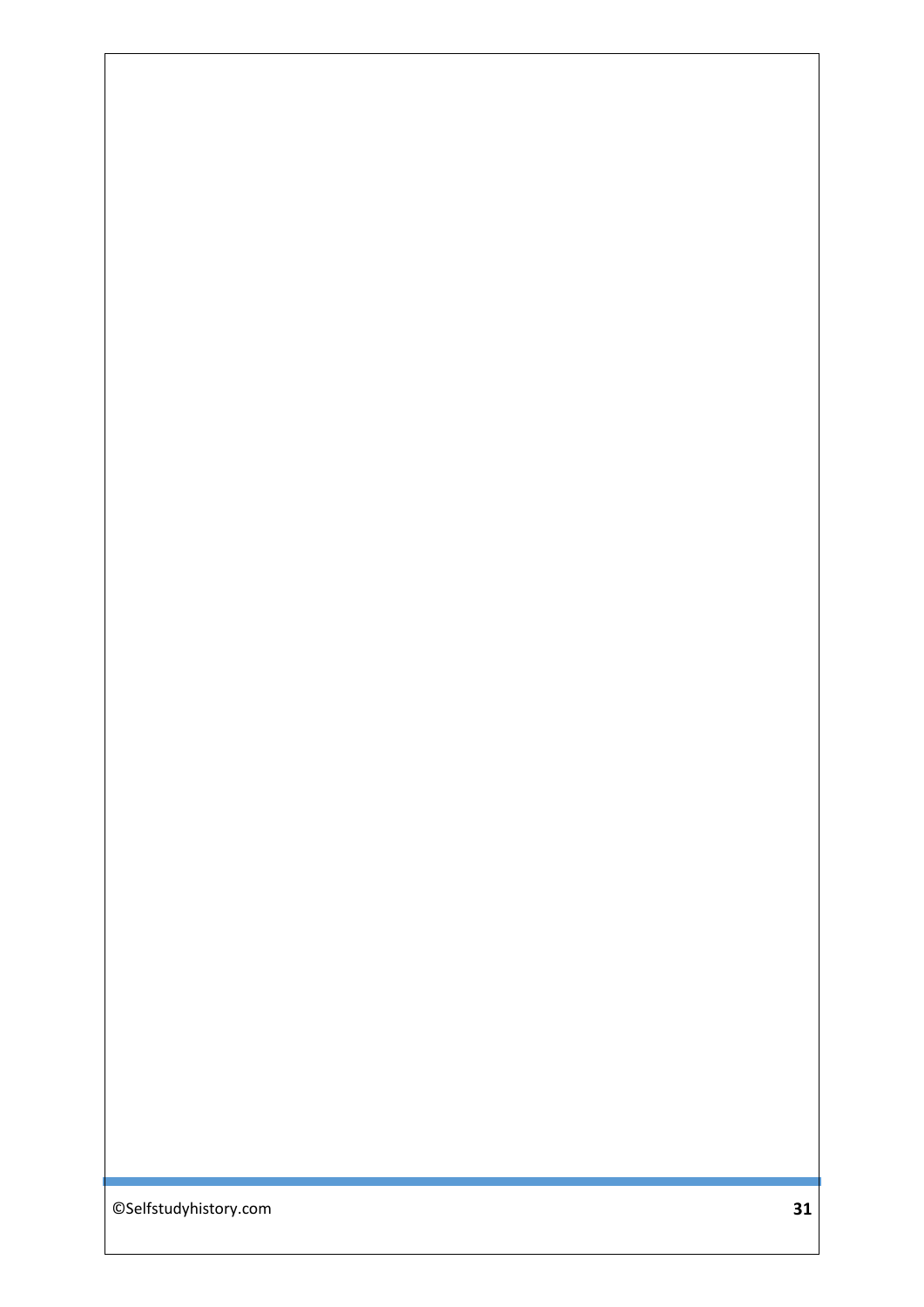**Q.4 (b) Give an account of the rule of Ahom Kingdom in Medieval India. [15 Marks]**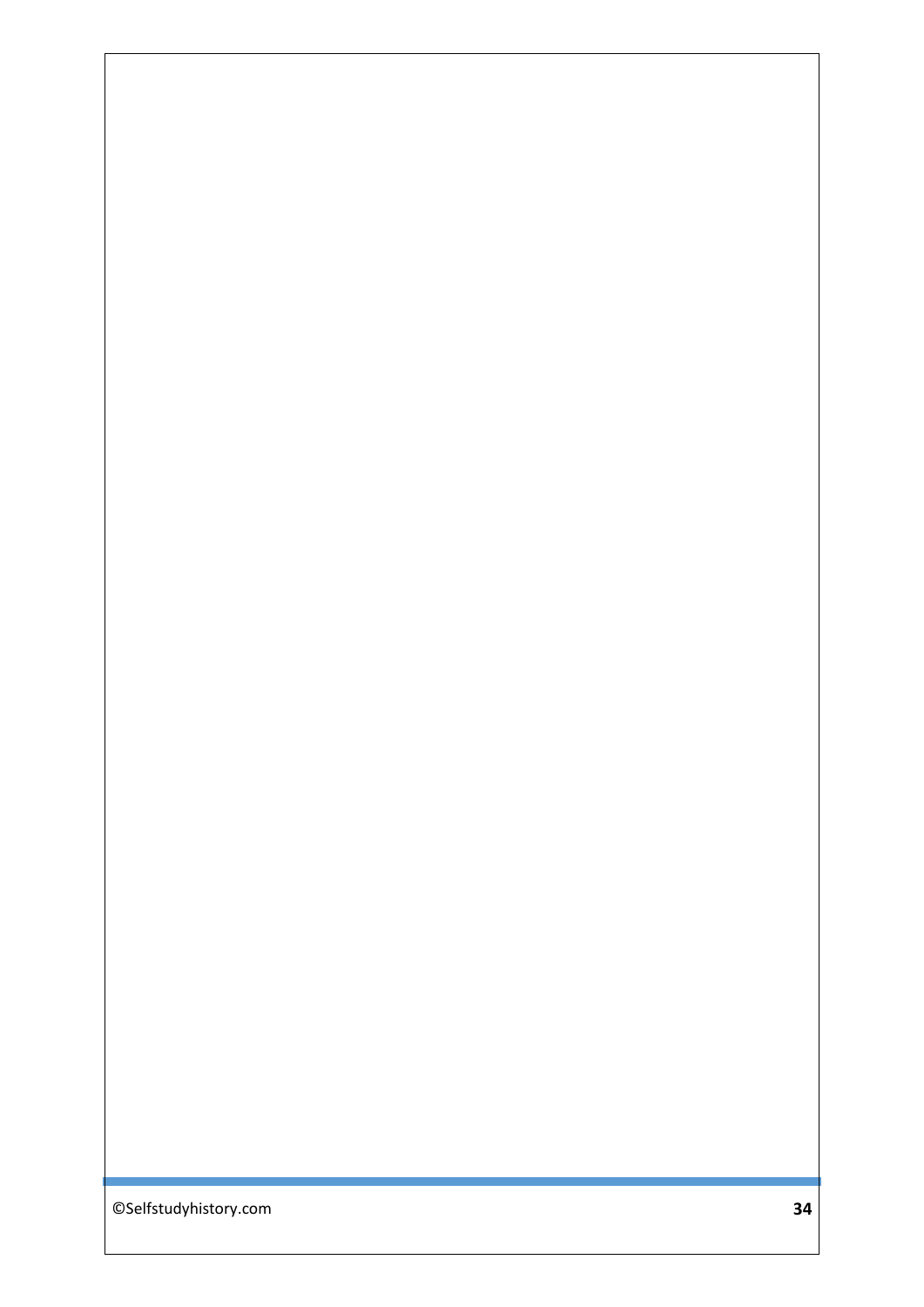**Q.4 (c) "18th century India witnessed decline of centralised empire and created a political vacuum." Critically comment. [15 Marks]**